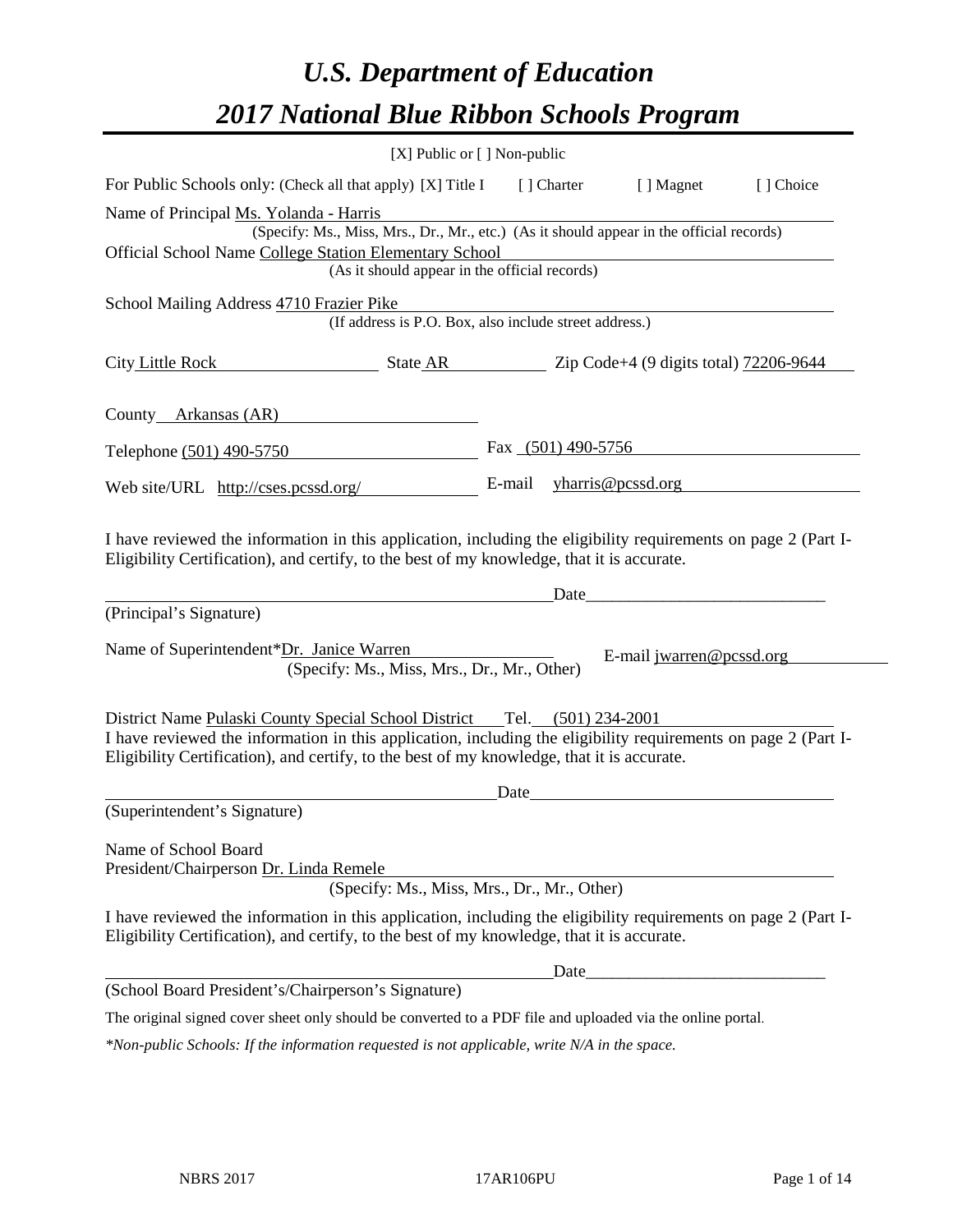The signatures on the first page of this application (cover page) certify that each of the statements below, concerning the school's eligibility and compliance with U.S. Department of Education and National Blue Ribbon Schools requirements, are true and correct.

- 1. The school configuration includes one or more of grades K-12. (Schools on the same campus with one principal, even a K-12 school, must apply as an entire school.)
- 2. All nominated public schools must meet the state's performance targets in reading (or English language arts) and mathematics and other academic indicators (i.e., attendance rate and graduation rate), for the all students group and all subgroups, including having participation rates of at least 95 percent using the most recent accountability results available for nomination.
- 3. To meet final eligibility, all nominated public schools must be certified by states prior to September 2017 in order to meet all eligibility requirements. Any status appeals must be resolved at least two weeks before the awards ceremony for the school to receive the award.
- 4. If the school includes grades 7 or higher, the school must have foreign language as a part of its curriculum.
- 5. The school has been in existence for five full years, that is, from at least September 2011 and each tested grade must have been part of the school for the past three years.
- 6. The nominated school has not received the National Blue Ribbon Schools award in the past five years: 2012, 2013, 2014, 2015, or 2016.
- 7. The nominated school has no history of testing irregularities, nor have charges of irregularities been brought against the school at the time of nomination. The U.S. Department of Education reserves the right to disqualify a school's application and/or rescind a school's award if irregularities are later discovered and proven by the state.
- 8. The nominated school has not been identified by the state as "persistently dangerous" within the last two years.
- 9. The nominated school or district is not refusing Office of Civil Rights (OCR) access to information necessary to investigate a civil rights complaint or to conduct a district-wide compliance review.
- 10. The OCR has not issued a violation letter of findings to the school district concluding that the nominated school or the district as a whole has violated one or more of the civil rights statutes. A violation letter of findings will not be considered outstanding if OCR has accepted a corrective action plan from the district to remedy the violation.
- 11. The U.S. Department of Justice does not have a pending suit alleging that the nominated school or the school district as a whole has violated one or more of the civil rights statutes or the Constitution's equal protection clause.
- 12. There are no findings of violations of the Individuals with Disabilities Education Act in a U.S. Department of Education monitoring report that apply to the school or school district in question; or if there are such findings, the state or district has corrected, or agreed to correct, the findings.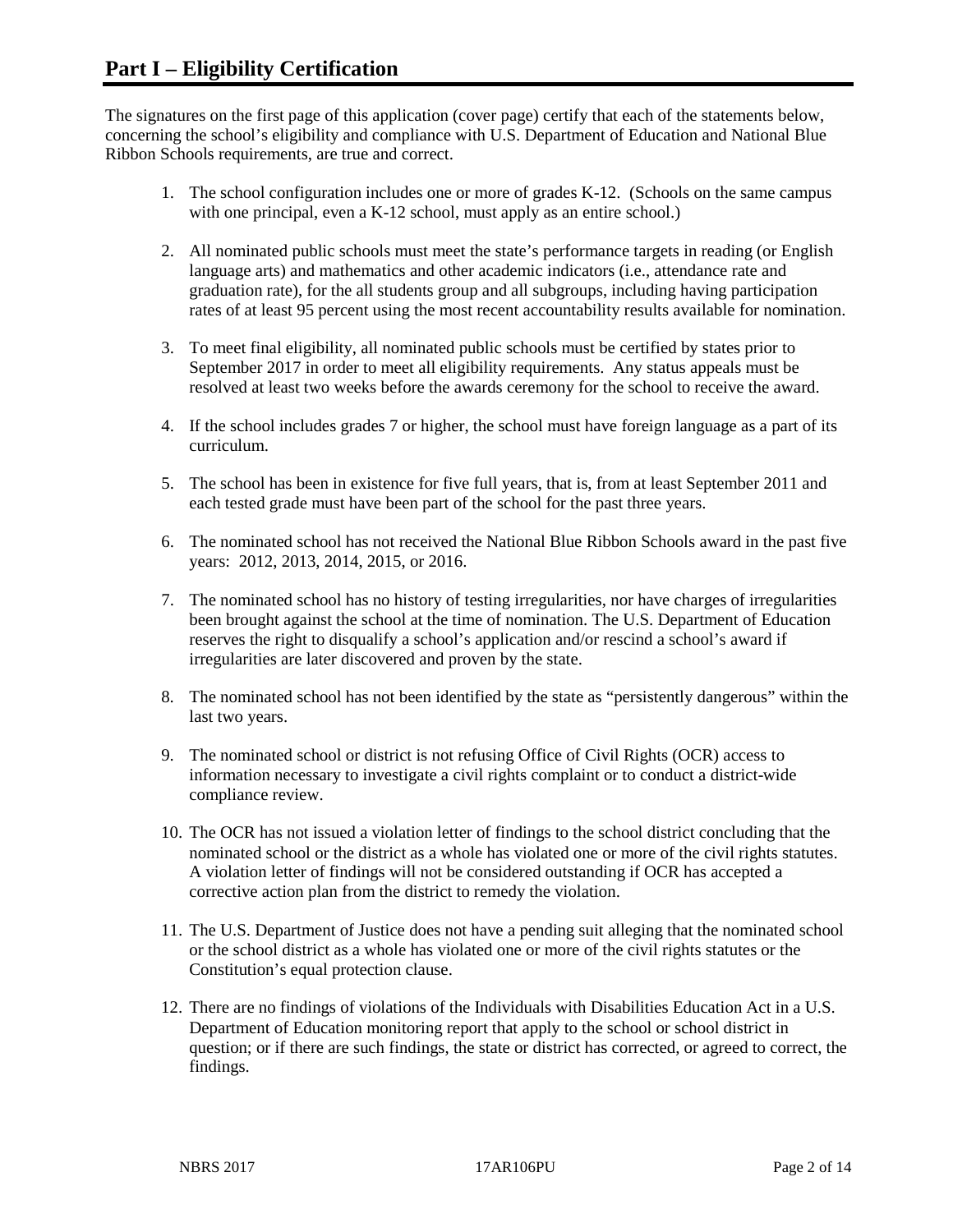#### **Data should be provided for the most recent school year (2016-2017) unless otherwise stated.**

#### **DISTRICT**

|  | Number of schools in the district<br>(per district designation): | 17 Elementary schools (includes K-8)<br>4 Middle/Junior high schools |
|--|------------------------------------------------------------------|----------------------------------------------------------------------|
|  |                                                                  | 5 High schools                                                       |
|  |                                                                  | $0 K-12$ schools                                                     |

26 TOTAL

**SCHOOL** (To be completed by all schools)

2. Category that best describes the area where the school is located:

[X] Urban or large central city [ ] Suburban with characteristics typical of an urban area [ ] Suburban

- [ ] Small city or town in a rural area
- [ ] Rural
- 3. Number of students as of October 1, 2016 enrolled at each grade level or its equivalent in applying school:

| Grade                           | # of         | # of Females | <b>Grade Total</b> |
|---------------------------------|--------------|--------------|--------------------|
|                                 | <b>Males</b> |              |                    |
| <b>PreK</b>                     | 7            | 8            | 15                 |
| $\mathbf K$                     | 16           | 11           | 27                 |
| $\mathbf{1}$                    | 14           | 7            | 21                 |
| $\overline{2}$                  | 15           | 12           | 27                 |
| 3                               | 14           | 15           | 29                 |
| 4                               | 20           | 15           | 35                 |
| 5                               | 13           | 18           | 31                 |
| 6                               | 0            | 0            | 0                  |
| 7                               | 0            | 0            | 0                  |
| 8                               | 0            | 0            | 0                  |
| 9                               | 0            | 0            | 0                  |
| 10                              | 0            | 0            | 0                  |
| 11                              | 0            | 0            | $\mathbf{\Omega}$  |
| 12 or higher                    | 0            | 0            | 0                  |
| <b>Total</b><br><b>Students</b> | 99           | 86           | 185                |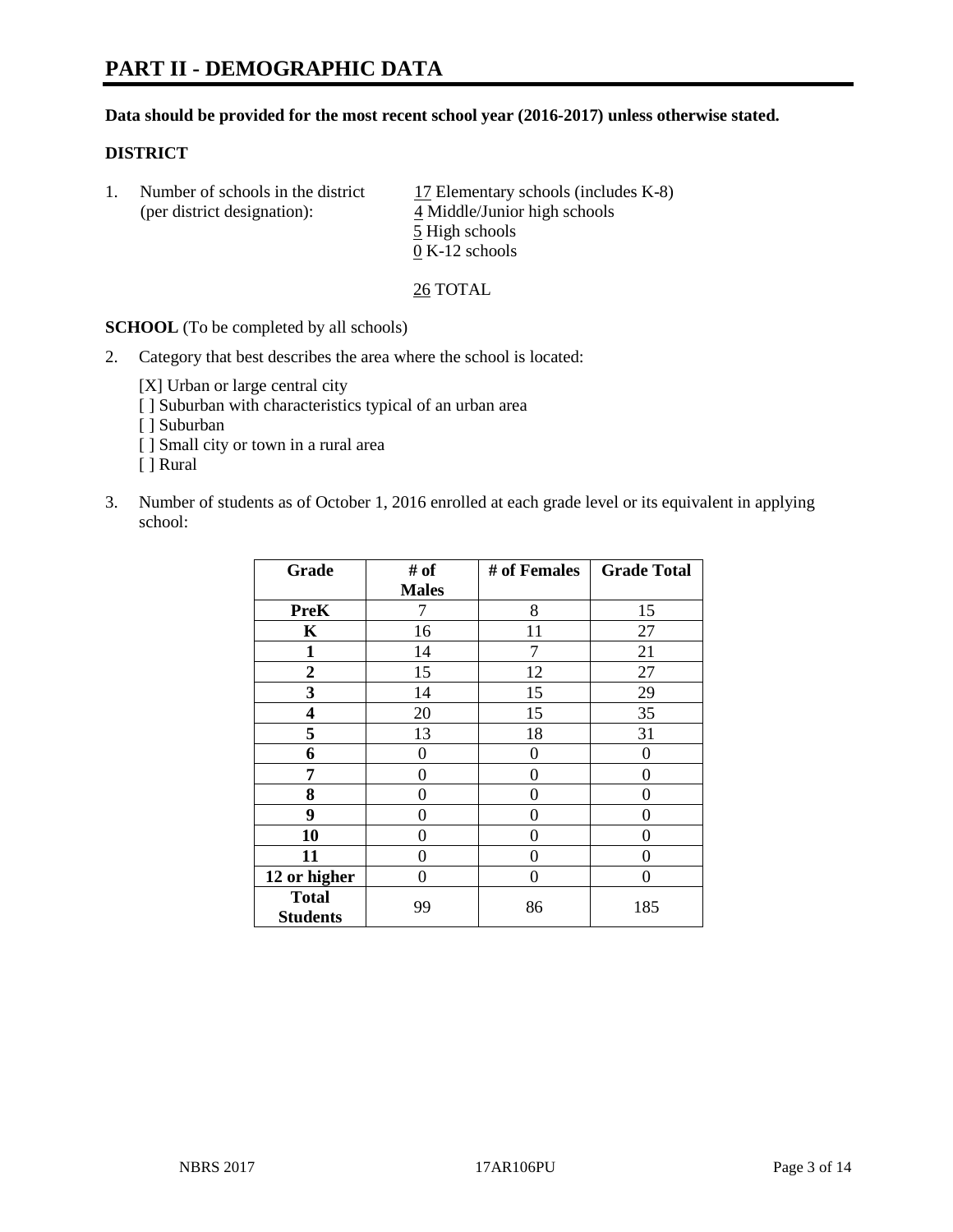the school: 3 % Asian

4. Racial/ethnic composition of  $\qquad \qquad \underline{0}$  % American Indian or Alaska Native 80 % Black or African American 6 % Hispanic or Latino 0 % Native Hawaiian or Other Pacific Islander 11 % White 0 % Two or more races **100 % Total**

(Only these seven standard categories should be used to report the racial/ethnic composition of your school. The Final Guidance on Maintaining, Collecting, and Reporting Racial and Ethnic Data to the U.S. Department of Education published in the October 19, 2007 *Federal Register* provides definitions for each of the seven categories.)

5. Student turnover, or mobility rate, during the 2015 – 2016 school year: 20%

This rate should be calculated using the grid below. The answer to (6) is the mobility rate.

| <b>Steps For Determining Mobility Rate</b>         | Answer |
|----------------------------------------------------|--------|
| (1) Number of students who transferred to          |        |
| the school after October 1, 2015 until the         | 14     |
| end of the 2015-2016 school year                   |        |
| (2) Number of students who transferred             |        |
| <i>from</i> the school after October 1, 2015 until | 25     |
| the end of the 2015-2016 school year               |        |
| (3) Total of all transferred students [sum of      | 39     |
| rows $(1)$ and $(2)$ ]                             |        |
| (4) Total number of students in the school as      | 193    |
| of October 1, 2015                                 |        |
| (5) Total transferred students in row (3)          | 0.202  |
| divided by total students in row (4)               |        |
| $(6)$ Amount in row $(5)$ multiplied by 100        | 20     |

6. English Language Learners (ELL) in the school:  $6\%$ 

3 Total number ELL

Specify each non-English language represented in the school (separate languages by commas): Spanish and Korean

- 7. Students eligible for free/reduced-priced meals: 83 % Total number students who qualify: 151
- 8. Students receiving special education services: 13 %

24 Total number of students served

Indicate below the number of students with disabilities according to conditions designated in the Individuals with Disabilities Education Act. Do not add additional conditions. It is possible that students may be classified in more than one condition.

| 1 Autism                | 0 Orthopedic Impairment                 |
|-------------------------|-----------------------------------------|
| 0 Deafness              | 6 Other Health Impaired                 |
| 0 Deaf-Blindness        | 4 Specific Learning Disability          |
| 1 Emotional Disturbance | 9 Speech or Language Impairment         |
| 0 Hearing Impairment    | 0 Traumatic Brain Injury                |
| 0 Mental Retardation    | 1 Visual Impairment Including Blindness |
| 2 Multiple Disabilities | <b>0</b> Developmentally Delayed        |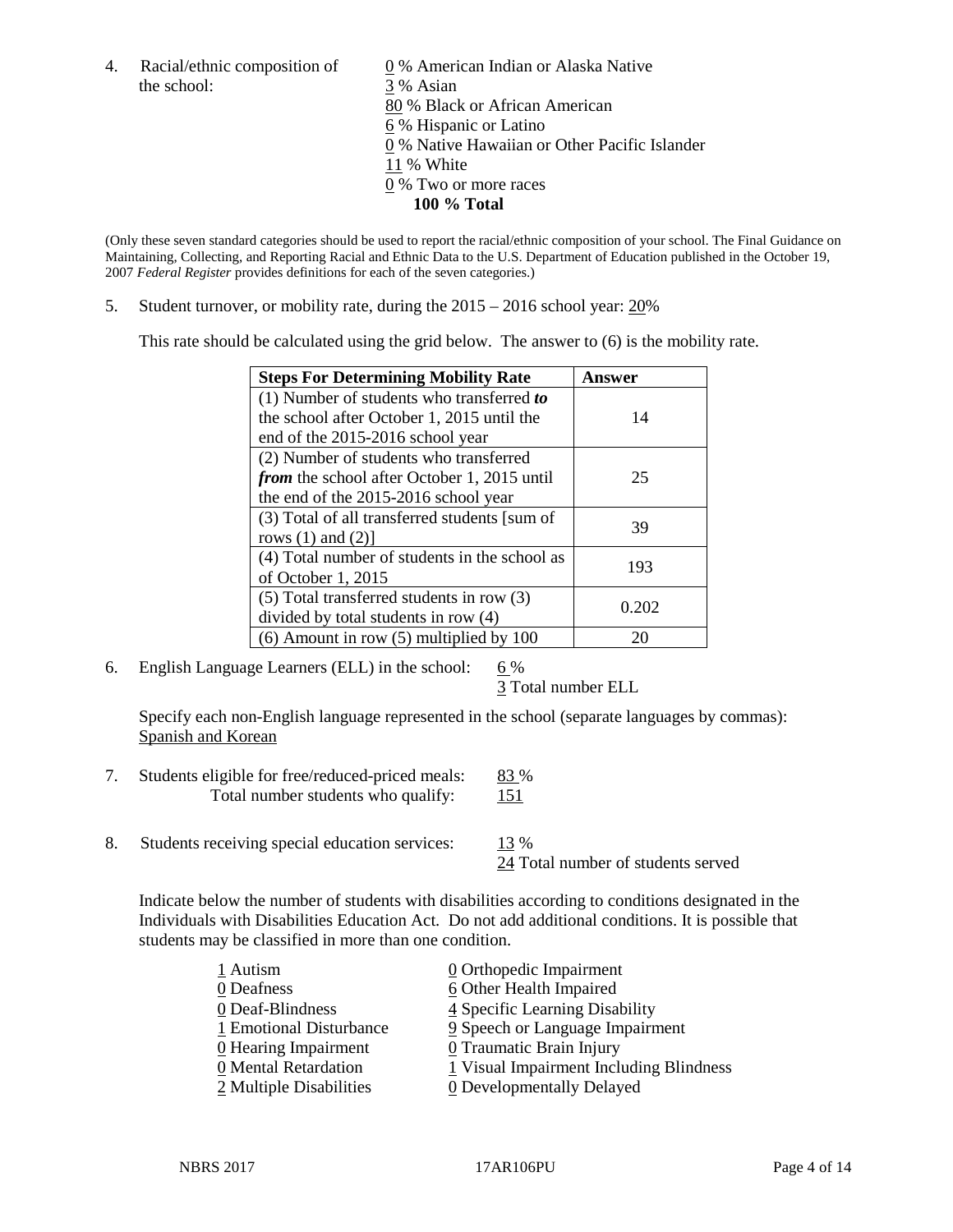- 9. Number of years the principal has been in her/his position at this school:  $1$
- 10. Use Full-Time Equivalents (FTEs), rounded to nearest whole numeral, to indicate the number of school staff in each of the categories below:

|                                        | <b>Number of Staff</b> |
|----------------------------------------|------------------------|
| Administrators                         |                        |
| Classroom teachers including those     |                        |
| teaching high school specialty         | 11                     |
| subjects                               |                        |
| Resource teachers/specialists/coaches  |                        |
| e.g., reading, math, science, special  | 7                      |
| education, enrichment, technology,     |                        |
| art, music, physical education, etc.   |                        |
| Paraprofessionals under the            |                        |
| supervision of a licensed professional | 3                      |
| supporting single, group, or classroom |                        |
| students.                              |                        |
| Student support personnel              |                        |
| e.g., guidance counselors, behavior    |                        |
| interventionists, mental/physical      |                        |
| health service providers,              | 3                      |
| psychologists, family engagement       |                        |
| liaisons, career/college attainment    |                        |
| coaches, etc.                          |                        |

- 11. Average student-classroom teacher ratio, that is, the number of students in the school divided by the FTE of classroom teachers, e.g.,  $22:1$  16:1
- 12. Show daily student attendance rates. Only high schools need to supply yearly graduation rates.

| <b>Required Information</b> | 2015-2016 | 2014-2015 | 2013-2014 | 2012-2013 |    |
|-----------------------------|-----------|-----------|-----------|-----------|----|
| Daily student attendance    | 93%       | 92%       | 93%       | 93%       | 0% |
| High school graduation rate | 0%        | 0%        | 0%        | 9%        | 0% |

#### 13. **For high schools only, that is, schools ending in grade 12 or higher.**

Show percentages to indicate the post-secondary status of students who graduated in Spring 2016.

| <b>Post-Secondary Status</b>                  |    |
|-----------------------------------------------|----|
| Graduating class size                         |    |
| Enrolled in a 4-year college or university    | 0% |
| Enrolled in a community college               | 0% |
| Enrolled in career/technical training program | 0% |
| Found employment                              | 0% |
| Joined the military or other public service   | 0% |
| )ther                                         | 0/ |

14. Indicate whether your school has previously received a National Blue Ribbon Schools award. Yes No X

If yes, select the year in which your school received the award.

15. In a couple of sentences, provide the school's mission or vision statement.

Our mission is to partner with students, families, staff, and the community to create a supportive learning environment which promotes collaboration, communication, creativity, critical thinking, and technology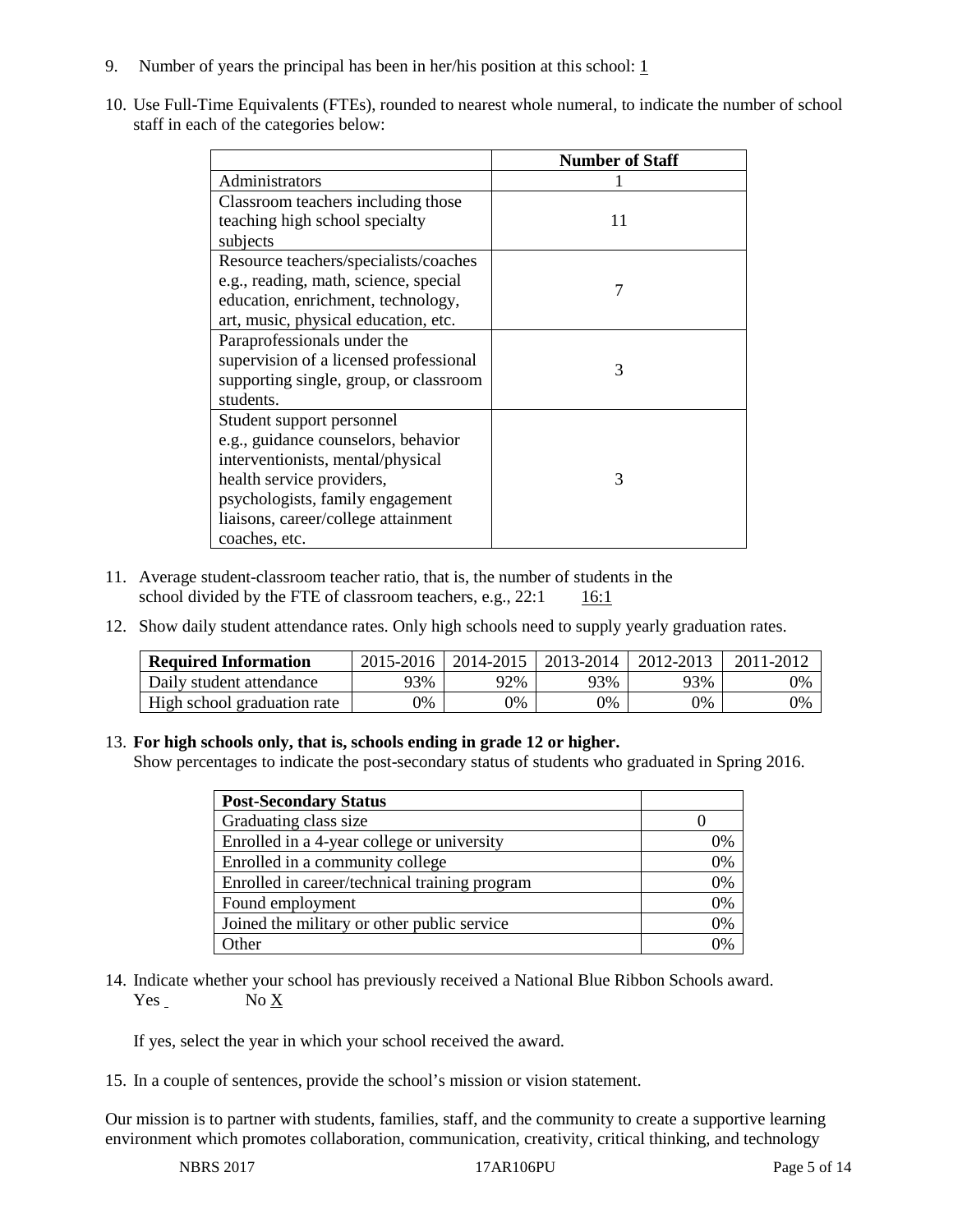integration. We use a team approach to ensure the development of each student's unique capacities through academic challenges, as well as through extra-curricular and community service activities.

16. **For public schools only**, if the school is a magnet, charter, or choice school, explain how students are chosen to attend.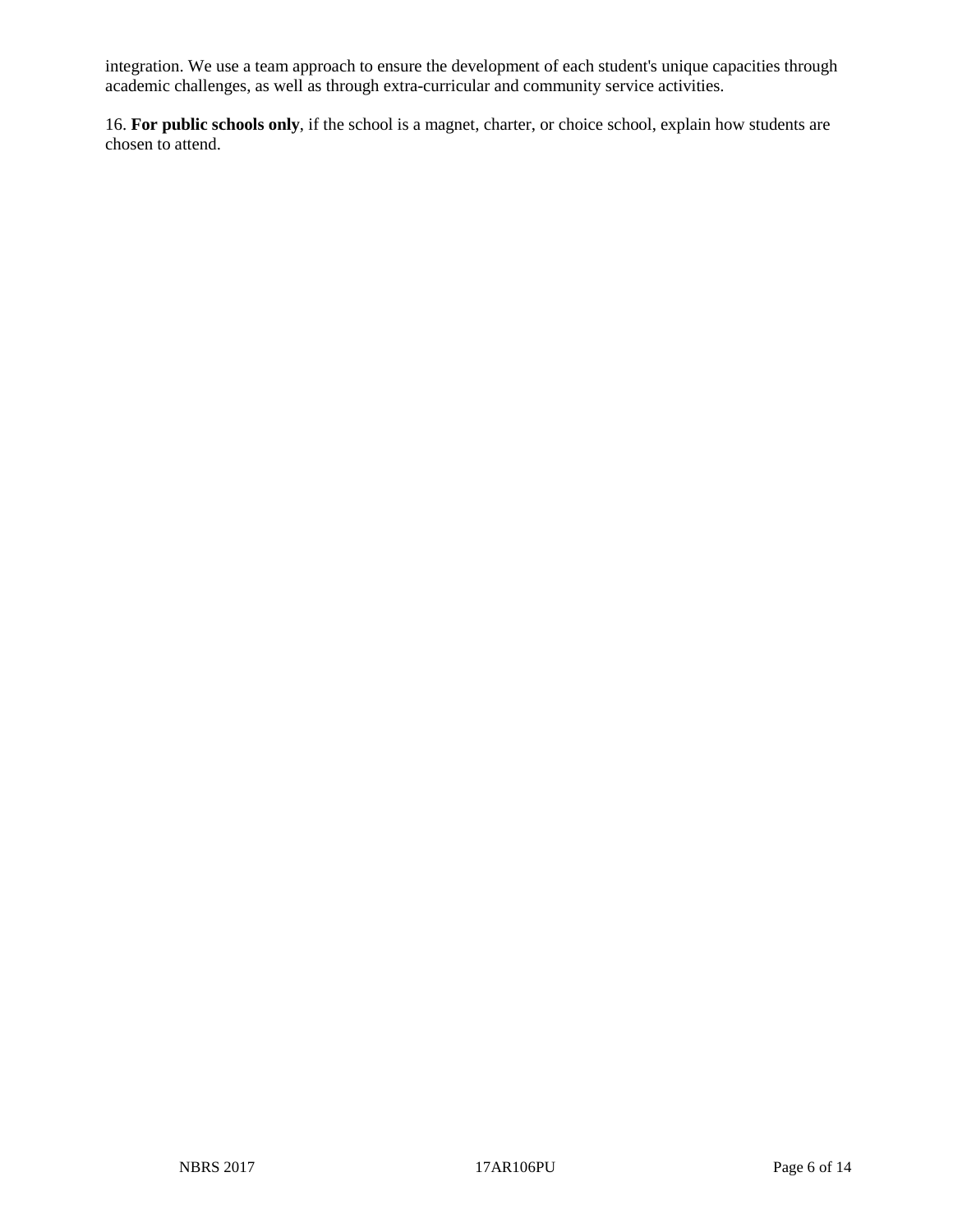# **PART III – SUMMARY**

College Station Elementary School was the first school built in the College Station community for African American children in 1909. It was a small 3 room building, it housed 1st through 8th grade. The school is located in the industrial park community near the Clinton National Airport. We currently serve a diverse student population. We are proud to be the only elementary school in Pulaski County Special School District which offers gifted and talented core classes, in addition to an award-winning orchestra program taught by a professional symphonic musician. Our school provides curriculum and instruction designed to accommodate the unique learning styles, interests, abilities, social, and emotional needs of gifted students. The program features self-contained classes with reduced teacher-to-student ratios for the gifted areas in third through fifth grades. Together the staff, students, community partners, and members of the neighborhood transformed the school into an award winning learning environment that benefits students, parents, and the community.

With a tradition spanning for many years, College Station Elementary prides itself on being an institution that is rich in tradition. Each year students take part in school wide pep rallies, father daughter dance, field day, fall festival, and fifth grade promotion ceremonies. We have made great strides to achieve academically. College Station Elementary School is above both the state and district averages for the percentage of students eligible to receive free or reduced-price lunch. On average, 54 percent of students in Arkansas qualify for free or reduced-price lunch, while 83 percent of students at College Station Elementary School who qualify. At the district level, 55 percent of students qualify. College Station was recognized by the Arkansas School Recognition Program for high student performance and high student academic growth. We were in the top 5%.

College Station Elementary is a Title 1 school where over 80% percent of students are economically disadvantaged. Our school takes nontraditional approaches to take our students to performance levels to the next level. Several of our students do not have the resources at home needed to build their reading skills. College Station wants to be sure to provide these resources for them at school to become better readers, we provide with student with reading materials they can take home. We partner with a local AR Kids read. They provide students with reading material to take home and read.

Motivating students is one of the major challenges teachers faced on a daily basis. The teachers at College Station began to implement the following strategies; Ensuring the classroom environment is welcoming to students from all culture, making students feel accepted and affirmed, making the classroom feel warm and inviting. Teachers also allowed students to be risk takers. They integrated problem solving activities and allowed for students to discuss their failures. This helped students develop confidence and commitment to learning. Students also completed an interest survey at the beginning of the year to provide teacher feedback on what students' likes and dislikes. Information from the surveys was as a motivator for academic engagement. This also allowed teachers to create lessons that were challenging and enriching to students. The lesson plans were geared to be inclusive, not exclusive. Lesson plans work best in context with other ideas and concepts, not in isolation. We focus on students working within social situations rather than alone. We provide activities, techniques, and goals that are interactive and interdisciplinary. Most important for us is to allow student to be actively involved in the process of their own learning. We often use choice boards. Choice boards are activities or assignments that give students the option of choosing what they will do to meet their requirements. As a general rule, these boards outline a variety of instructional options that are targeted towards a specific academic goal. Choice boards are easily adapted across disciplines and grade levels, and give students an opportunity to showcase the skills they've mastered, practice new content and skills, and extend their learning.

We recently started professional development on Positive Behavioral Interventions and Supports. We are acknowledging students can do right and making the school more positive. Teachers have focused on giving students positive behavior habits. The professional development is used in providing teachers and staff the support to improve school climate. Participating in ongoing professional development is the key to College Station staff. They are provided regular opportunities to meet once a week to learn from each other.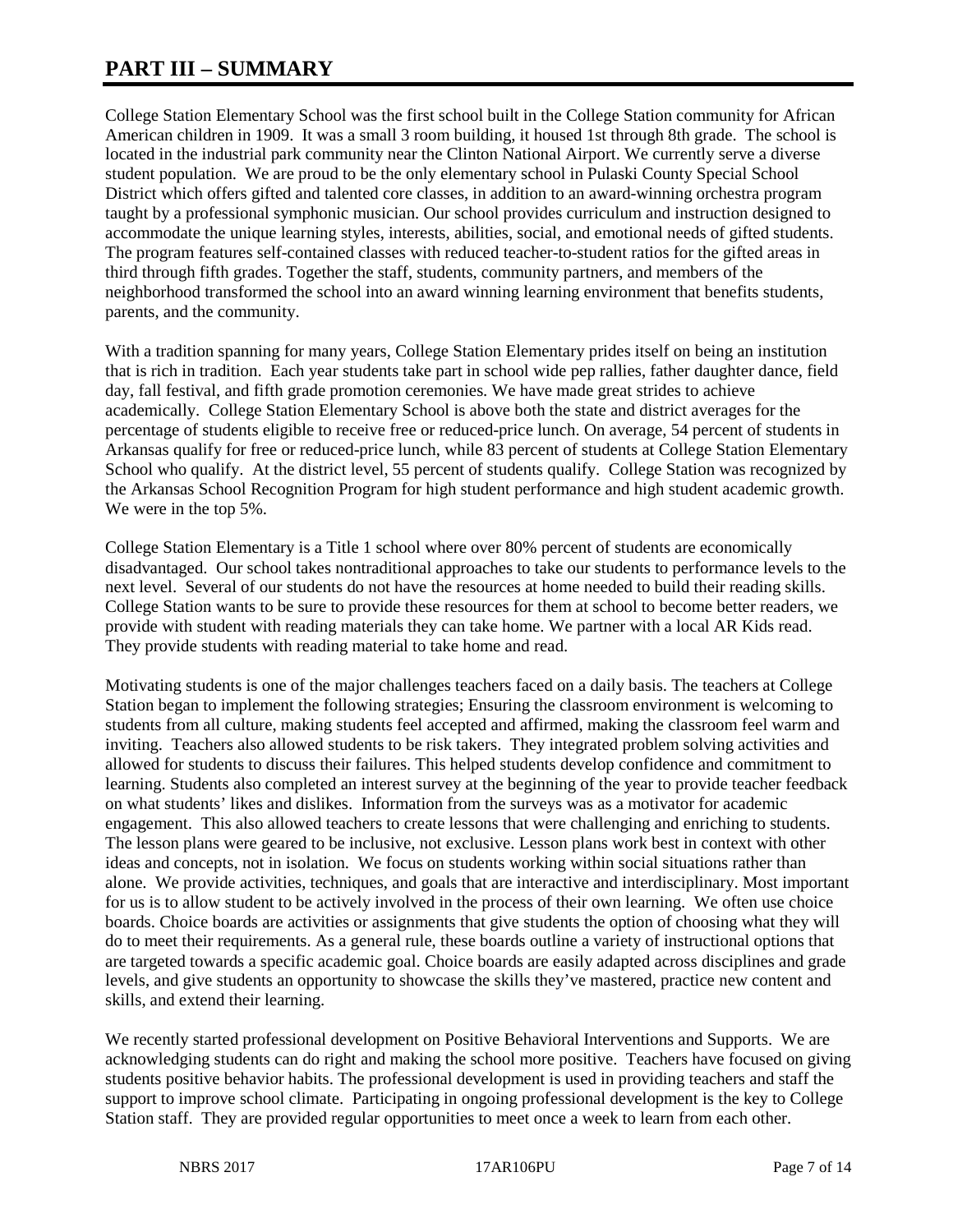# **1. Core Curriculum:**

College Station Elementary is a talented and gifted specialty school. That provides curriculum and instruction designed to accommodate the unique learning styles, interest, abilities, and social and emotional needs traditional and gifted students. Our mission is to partner with students, families, staff, and communities to create a supportive learning environment which promotes collaboration, communication, creativity, critical thinking, and technology integration.

Our school curriculum is based on the backwards design model. The backwards design model allows you to begin with the end in mind which allows teachers to prepare learners to perform well on the final assessment. It is designed to support a 90 minute literacy block. These components include phonemic awareness, phonics, comprehension, writing, and vocabulary. Teachers/students in kindergarten through third grade use Journeys as their core curriculum with supplements from Word Journeys. Through the use a variety of text, students are taught to support their understanding with evidence from the text.

Each student is encouraged to use the Accelerated Reader Program. Students begin by taking a standardized reading assessment through the Renaissance website. This website determines their zone of proximal development (ZPD) in reading. Students may then select weekly library books within their ZPD and take computerized comprehension and vocabulary tests. Teachers will then use quiz data to monitor student progress.

Math at instruction at College Station Elementary follows the Math Workshop Model. The Math Workshop Model is used to support differentiated learning for all students. This model is a 90 minute block that includes instruction, practice, and reflection. 60 minutes of the day is dedicated to core math instruction, 30 minutes of the day is spent in the areas of math fluency, spiral review, enrichment, remediation, and intervention. Go Math (Think Central) is the primary resource for our math instruction. Our students grade K-5th use a computerized math program called Dreambox to promote growth in the area of mathematics. The two programs include Dreambox learning and Reflex math. Students' grades 1st-5th used a computerized math program called Reflex for math fluency.

Scott Foresman is a science based curriculum that focuses on extensive research, analysis, and guides the instructional design. Our vision for science education is to engage students in the understanding of science and the ability to make sense of novel phenomena in the natural design world. Teachers use the science GRC Framework gather, reason, and communicate. Gather means to obtain information use models to gather data. Reasoning is to evaluate information use models to predict and develop evidence. Communicate information use models to communicate written and oral. Located on our campus is a full functioning science lab. Each class goes to the science lab weekly for an hour. During this time, teachers focus and provide hands-on labs for students to conduct.

Each year students participate in a school wide science fair. Students go through the scientific process of their project and set-up a display showing their data. From the school science fair, students have an opportunity to take their learning from the classroom to real life.

College Station uses Houghton Mifflin Social Studies Program. This program provides engaging content and activities that helps students experience past cultures that help make up the world today. This program provides teachers the opportunity to teach cross-curricular through reading, writing, and technology. Students learn about the community around them through trips to the Presidential Clinton Library, State Capitol, Old State House, and Central High School. Each year, students participate in a Global Celebration. The celebration showcases different countries, cultures, and traditions around the world. The students use a variety of ways to present information PowerPoint, slides, food, skits, drawings, etc. Students research and present their information for the community, parents, peers, and staff.

Transitional kindergarten also known as Pre-K consists of students who are age four. Our Pre-K program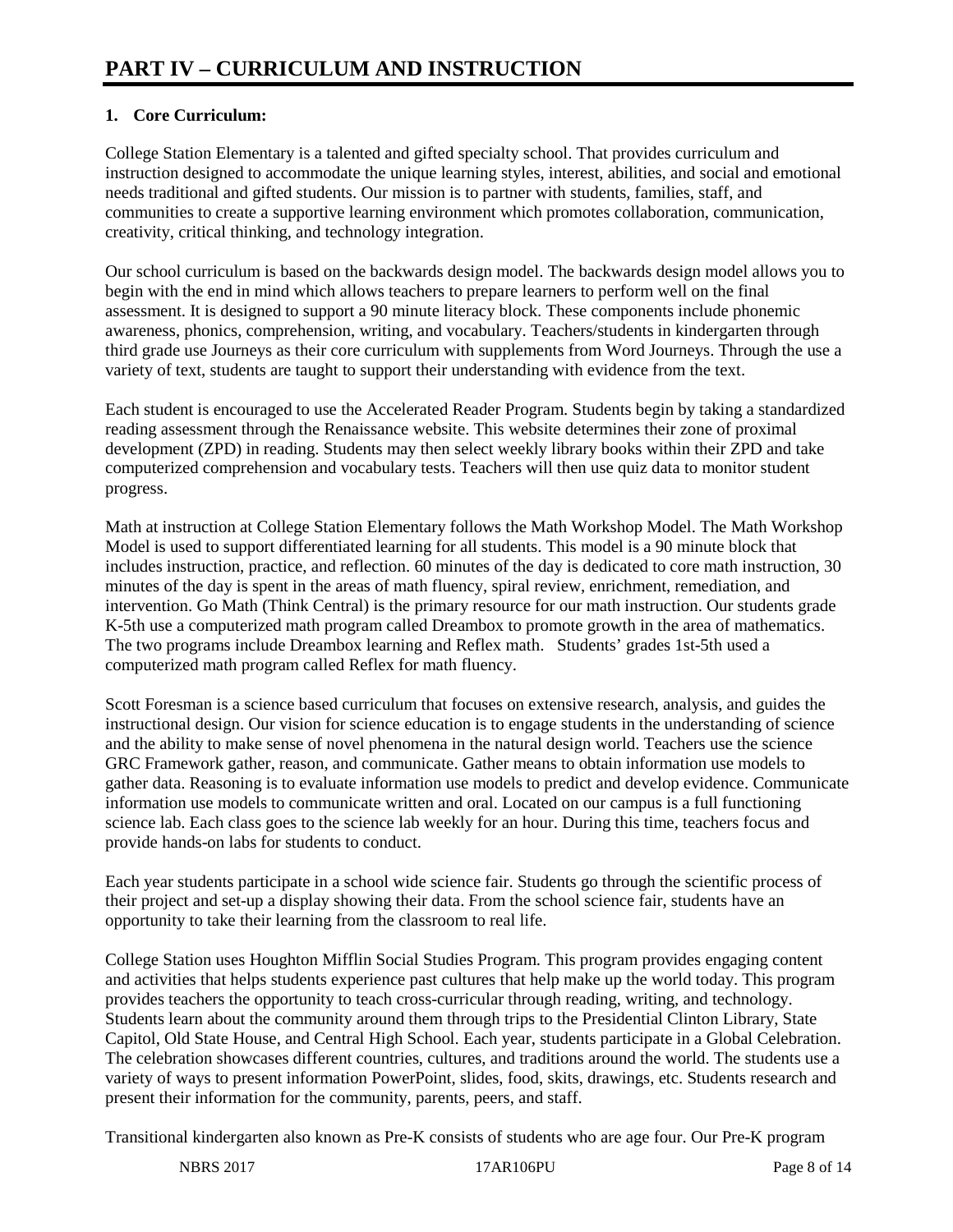follows the early childhood education framework. This framework was developed by educators from Arkansas and the Arkansas Early Childhood Commission. Our program is designed to provide learning opportunities that promote growth of the whole child. This framework promotes the five developmental learning strands. These strands include social/emotional development, creative/aesthetic learning, cognitive/intellectual learning, physical development, and language.

High-quality classroom instruction must remain at the foundation of civic learning at College Station Elementary. Our Democratic classrooms incorporate curriculum that actively engages students, allowing decisions to be made through a collaboration of students and staff. The power is shared, allowing an opportunity for students to manage and take ownership of their behaviors. Students are allowed to help establish class and school rules. The principal's cabinet comes up with incentives for the students to participate in.

The principal's cabinet also started the recycling program at College Station. They met with the local waste management company to partner to start the recycling program. They are committed to making recycling easier, more efficient and more productive for our school. Students put together a plan that included having a school wide assembly to introduce the recycling process to the student body. They also ordered all materials needed to put recycled materials in. Posters we placed around the school to remind students what items should be recycled. Each Friday the principal's cabinet goes around to each classroom and dump recycle bins. They were also able to take a field trip the waste management plant and visit the landfill.

#### **2. Other Curriculum Areas:**

Our school is dedicated to the differentiated of instruction for all students. Beginning in grades Kindergarten students are exposed to weekly enrichment lessons called Discovery. These lessons promote critical thinking skills, problem solving and collaborative group work. Students are exposed to science, math, writing, lab experiments, and literature at a more rigorous pace.

At College Station we believe healthy habits and practices will help promote better learning. All students receive 70 minutes of physical activity instruction weekly with an additional 75 minutes of physical activity such as recess each week. Students also participate in extra activities such as Jump Rope for Heart, Field Day, and Red Ribbon Week. Teachers also use GoNoodle as a way to get students moving throughout the day and during inside recess.

At College Station Elementary we are a 1:1 to school. Being a 1:1 school means that each student has an Ipad or Chrome book. Students in kindergarten through second grades have Ipads and students in third through fifth have Chrome books. Each classroom at College Station has either a Smartboard or an Apple TV. Some classrooms have both. Both of these devices offer ways to help engage students in hands-on activities to help make learning more fun. All students at College Station have Google accounts. These accounts allow for communication between classmates and teachers. Students participate in Google Classroom. Many teachers use this as their way of communicating with students, post class announcements, and give assignments.

College Station provides students with the enrichment of art/music 80 minutes a week for students in kindergarten through fifth grade. Students in the fourth and fifth grade are provided the opportunity to participate in the school choir. Students receive direct drawing instruction to promote individual creativity. Students in grades third through fifth participate in an award winning orchestra program taught by a professional symphonic musician. The big culminating activity of our fine arts program is our Picnic of the Arts. During this activity the arts program display artwork from the year, the orchestra students' play, and the choir sings. It is a display of all our fine arts in one place at one time.

We believe in students' having an opportunity to be well-rounded individuals at College Station. There are several clubs/activities that students have an opportunity to join. The first club is the President's Cabinet. The President's Cabinet is a group of students who display leadership qualities among their peers and teachers. These students head up our school recycling program and oversee most school projects. The next school activity is the school basketball team. This team is made-up of students in grades fourth and fifth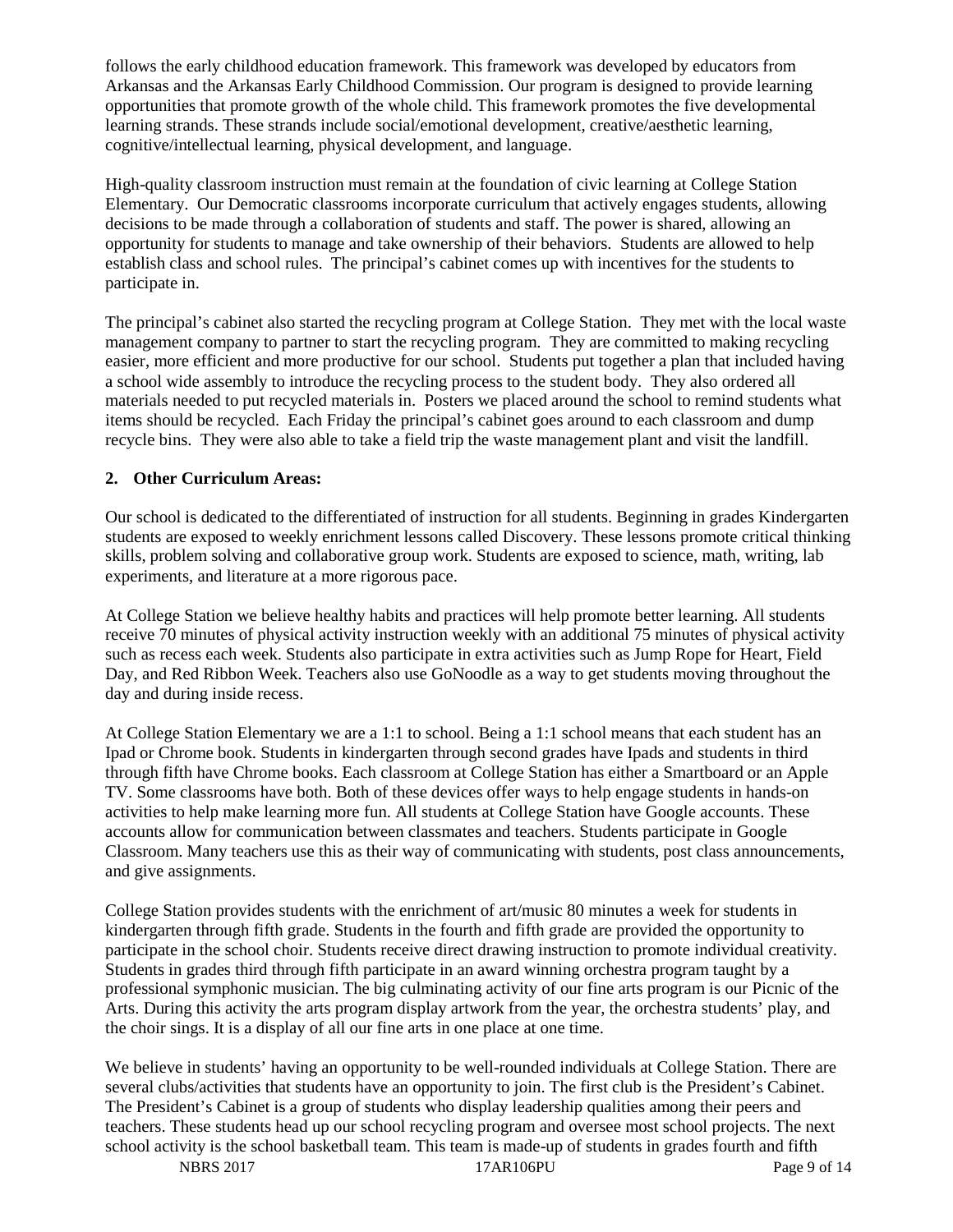grades. Students practice after school and must maintain good grades and display good character. Our last school activity is our school's cheer squad. Like our basketball team, these girls must maintain good grades and display good character throughout school. The squad is made-up of girls in the third through fifth grades.

#### **3. Instructional Methods, Interventions, and Assessments:**

Here at College Station we use a team approach to ensure the development of each student unique capacities through academic instruction and interventions. Each week teachers participate in an 80 minute professional learning committee. During this time, teachers share strategies, analyze data, plan interventions, and review differentiated lessons.

Although, instructional methods are provided, some students require additional interventions to excel academically. Through teacher recommendation and through teacher/district made assessments students are identified as needing Tier 2 interventions or Tier 3 interventions. Students identified as Tier 2 or Tier 3 receive interventions, in addition to core curriculum. Students identified as needing interventions are pulled into small groups. These students are also offered after school tutoring which is offered 3 times a week on Monday, Tuesday, and Thursday from 2:30-4:00. Some of these students may receive push-in or pull-out service from the Special Education teacher where she utilizes a program called Mindplay. Mindplay is a literacy program that helps students that are behind at least 2 years in reading. It focuses on reading, grammar, and phonics.

Students identified as needing Tier 2 inventions are what we call our "bubble" students. These are students whose performance was almost proficient. These students are eligible for our multi-age class. This class has two teachers, one teacher and one intercessor. An intercessor is a special helper that assists the teacher with special duties to help meet the needs of the students in the class. The multi-age class can only have 12 students, which makes it ideal to do small groups. The students are able to get more one-on-one time to bridge the gaps. There is a special committee to place students in this class.

We have a team mentality here at College Station. All hands are on deck when it comes to the education of our students. Our media specialist, literacy facilitator, math facilitator, counselor, and other teachers help implement interventions with our classes and students that need additional support.

We use STAR Literacy and Math Renaissance Place data to drive our interventions and help make decisions about what skills students did not master. In addition to STAR, we use Dynamic Indicators of Basic Early Literacy Skills (DIBELS) and DAZE as other sources of assessment pieces to help monitor students' progress.

Assessment is an important part of any school. At College Station Elementary, we use assessment to help drive instruction, plan meaningful lessons, and help plan professional development. Students in grades first and second take the Iowa Assessment. This assessment is a norm referenced test that will compare how students are progressing in key academic areas. Students in grades third through fifth take the ACT Aspire interim assessments, as well as, the summative test. The interim assessments are given three times a year to gauge progress and readiness towards the summative test. The summative test is taken one time a year. This test should show what students have learned in a year.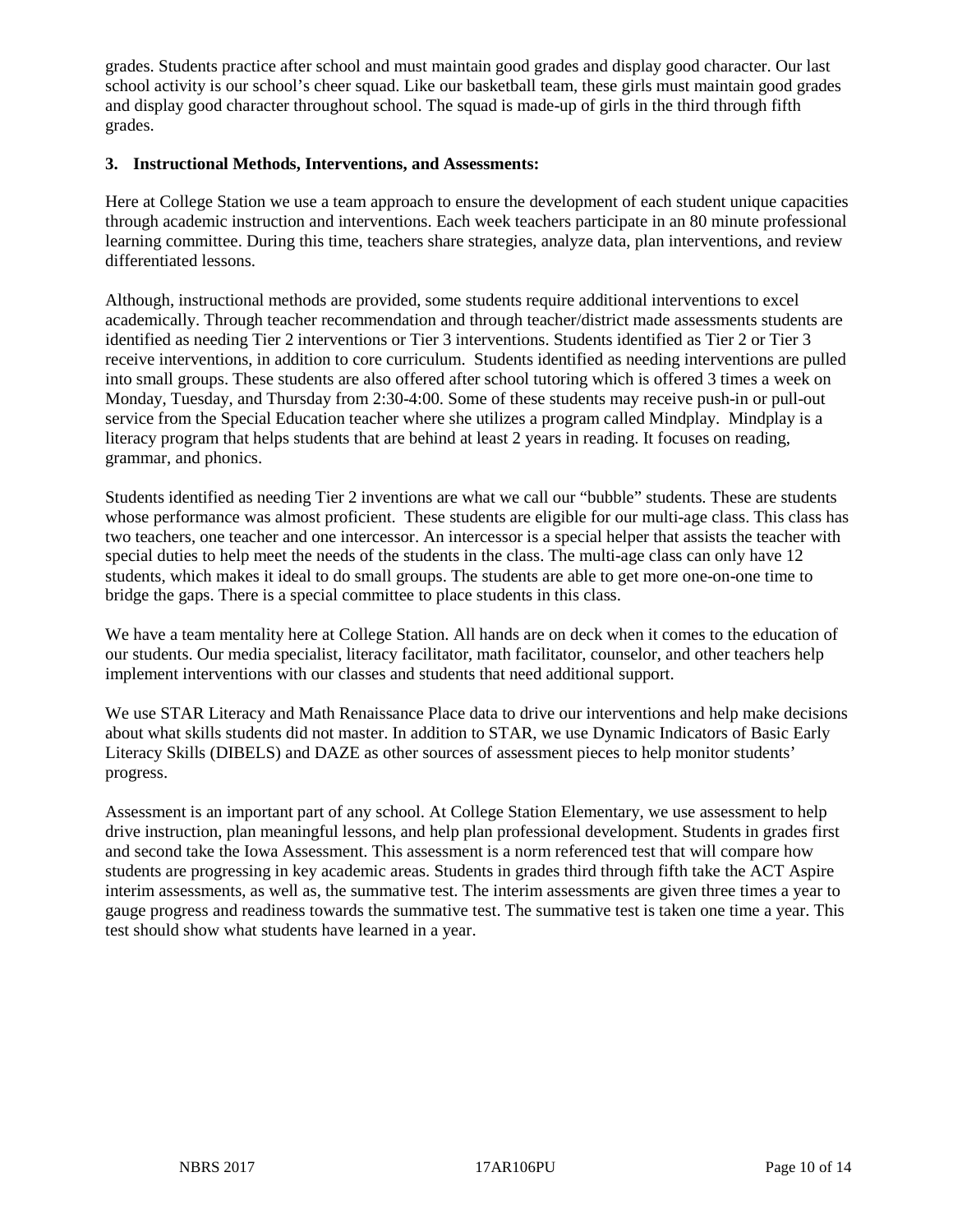## **1. School Climate/Culture:**

School climate/culture is a major driving force in a successful school. Great classroom teachers know that planning is the key to keeping students engaged and motivated in their learning. By being proactive, holding students accountable for their actions and having interesting lessons, our classroom teachers are the foundation of our positive school climate. Our staff are dedicated individuals willing to do what is necessary for our student's success. College Station Elementary engages in many diverse activities that begin with being greeted by name in our open courtyard daily, to the positive cafeteria staff and then branches out and continues throughout the entire school environment. One example of positive engagement and motivation is that students are recognized weekly for their good choices in citizenship by the school counselor. Another example is that students are recognized for meeting their reading goals by the librarian. Classroom teachers also reinforce and reward these accomplishments and encourage those that are still working to meet their goals not to give up. A third example is the "Star Wars" parties where students who show growth each month are celebrated by the school's instructional facilitators. Whenever possible students are also recognized on social media for their accomplishments. Lastly, our administration takes a hands-on role and studies data regularly and then seeks out individual students by name, congratulating the ones who found success and giving positive encouragement to the ones that are still working toward their goals. Students recognize that the entire school is there to support their efforts not just academically but emotionally also.

Teachers at College Station feel valued and supported in several ways. One major way in which teachers are shown they are valued is simply through positive emails, texts and literal pats on the back from the administration. Our principal is quick to give positive feedback and show appreciation both in private and public arenas. Another way that teachers feel supported is in the safe zone that has been established in our professional learning community, our PLCs. Teachers feel safe to speak their mind and in return get helpful suggestions, constructive criticism, and positive feedback from school leadership as well as their peers. Finally, another way staff shows support for each other is through "shout outs", a bulletin board in the lunch area that the staff can and does use to give anonymous, positive comments to each other. At CSE teachers know they have the support of the entire staff behind them. From the friendly faces of the office staff, to the custodial staff and security, teachers are made to feel valued and supported.

#### **2. Engaging Families and Community:**

College Station Elementary utilizes various communication strategies to provide information to parents to support their child's learning. The Pulaski County Special School District has implemented a system for parents called Home Access Center (HAC). HAC provides parents with information about student's attendance, discipline, grades, report cards, and interim reports. Parents are provided a username and password. Other communications from the school include a weekly classroom newsletter, school calendars, and social media websites; call out system, and the school web page.

College Station Elementary holds regular scheduled parent meetings, conferences, and activities throughout the school year providing flexible meeting times to increase parental involvement and build staff and parent capacity. Parents are also invited to serve on local school committees.

Each year before school begins, the school will host an Open House which will serve as a time for parents to come to school and meet their child's teacher. PTO meetings are scheduled throughout the year. Meetings concentrate on what students are learning and how parents can be involved in the learning experience. We present and discuss with parents updates in the curriculum and State Requirements for High School Graduation. We provide parents with opportunities to learn how to prepare their child for State testing, good study habits, and share materials with parents they can use on a daily basis to help their child.

College Station Elementary has a Parent Resource Center. The center operates a library with materials to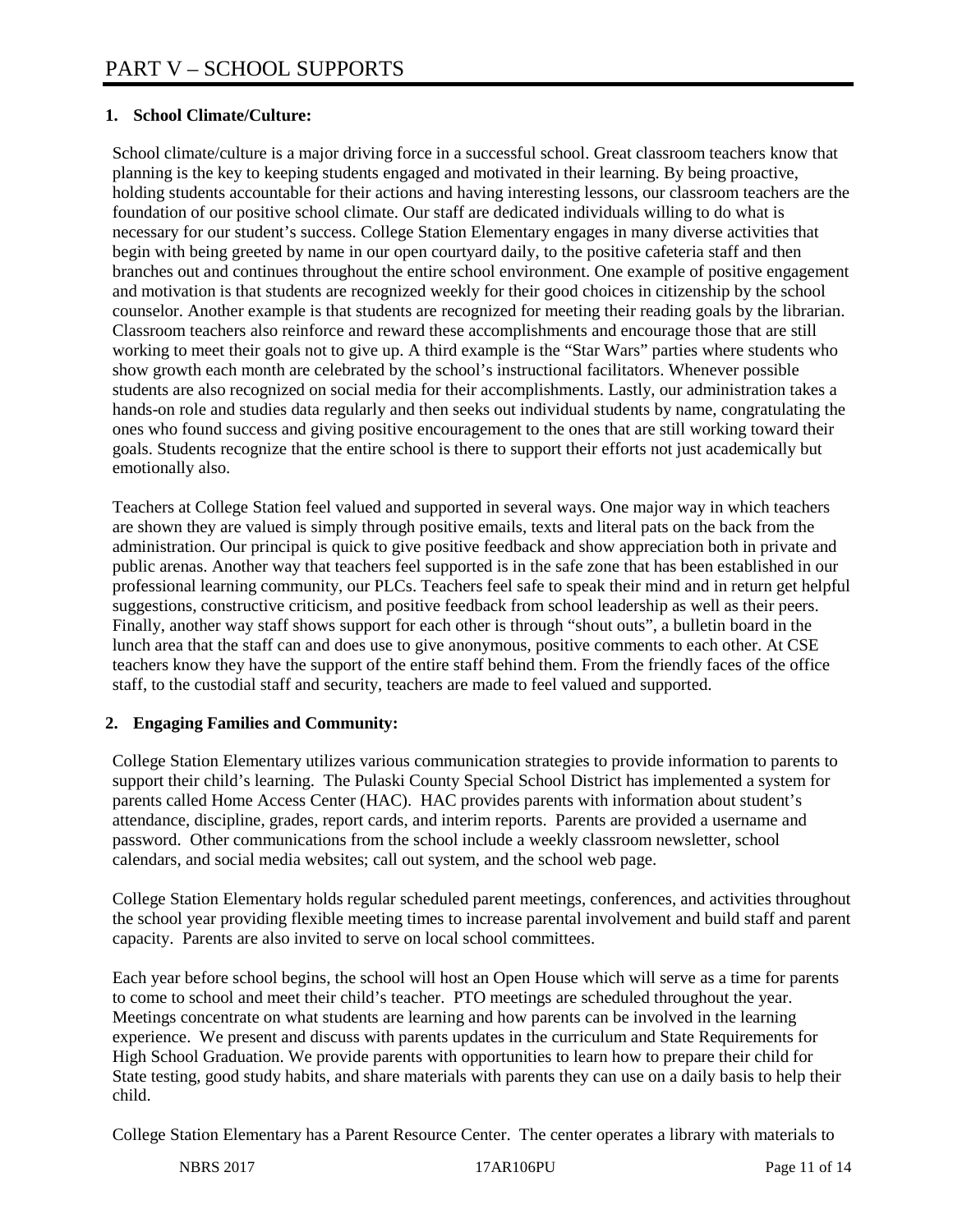help parents assist their child's school achievement, including curriculum materials, instructional aids, and books. Each nine weeks, parents learn hands-on teaching techniques in math and language arts through center workshops conducted by school math and literacy specialists. At these workshops, parents can make and take educational materials, such as flash cards and board games to help their children learn at home. Resources are available for parents to check in and out. We also have a computer in the lab for parent use.

The school engages parents in the annual evaluation of parental involvement efforts through an annual evaluation using comprehensive needs assessments filled out by teachers, parents, and school staff. A parental involvement survey is sued to measure the success of the parental involvement activities at our school.

## **3. Professional Development:**

In recent years, research in the fields of school improvement and professional development has converged in a remarkable consensus about the most effective ways to improve student achievement. This is not just about providing professional development but about providing effective professional development. This Professional Development Plan for the College Station Elementary describes a vision for adult learning that is collaborative, continuous, embedded in daily practice, and focused on student achievement that is aligned with the District's Professional Development plan. The scope of professional development at College Station Elementary is not be limited to attending a workshop or participating in a seminar with a visiting expert. It will be based on data derived from the experience, expertise and needs of the recipients. It reflects best practices in sustained job-embedded learning; and incorporates knowledge of how adults learn. Professional development is consistently an ongoing process that involves sustainable improvement in student learning and instructional practices. This involves assessment of student performance and teacher self-assessment, identifying likely sequences of action, taking new approaches, assessing results and then beginning the process.

This year through grade level Professional Learning communities, the staff completed a needs assessment for professional development. The data from that assessment yielded that teachers wanted more training on student engagement. Teachers are working through a model developed by "Jobs for the Future." The title of the module is "Engagement Professional Development Module." The completed PD series consists of four modules of 3-4 lesson hours each, totaling around two full days of PD. Teachers lead the discussion and worked through the lessons and took turns facilitating the sessions.

Professional Learning Communities are professional development opportunities, when teachers, and at times with coaches, focus on teacher needs. Teachers' needs are addressed during these grade level meetings. Teachers' also meet to review student work products so that there is shared expectation for student success is one of the best uses of grade level meeting time and accountability. The use of professional learning communities in our school offers a powerful infrastructure where teachers can engage in constructive dialogue, reflect on and improve instruction, and learn how to become more effective in the classroom to improve student learning. Implementing effective PLCs requires engaging teachers in ongoing conversations about teaching and learning. The district provides support and feedback to help cultivate an atmosphere of trust.

## **4. School Leadership:**

The leadership philosophy at College Station Elementary can be defined by a few key points. The principal and other teacher leaders at College Station Elementary have built a strong school vision, they empower other teachers by turning them into leaders, they lead the learning community through PLC's, they use data to make decisions, and they monitor the learning going on the school. The principal understands the effect good leadership can have on the climate of a school and also student achievement. These core values have had a positive effect on College Station's school climate in a number of ways.

The principal of the school develops teachers for future leadership roles in the school and district by encouraging them to further their education through various professional developments and college courses. A second grade teacher at College Station was recently promoted to a math instructional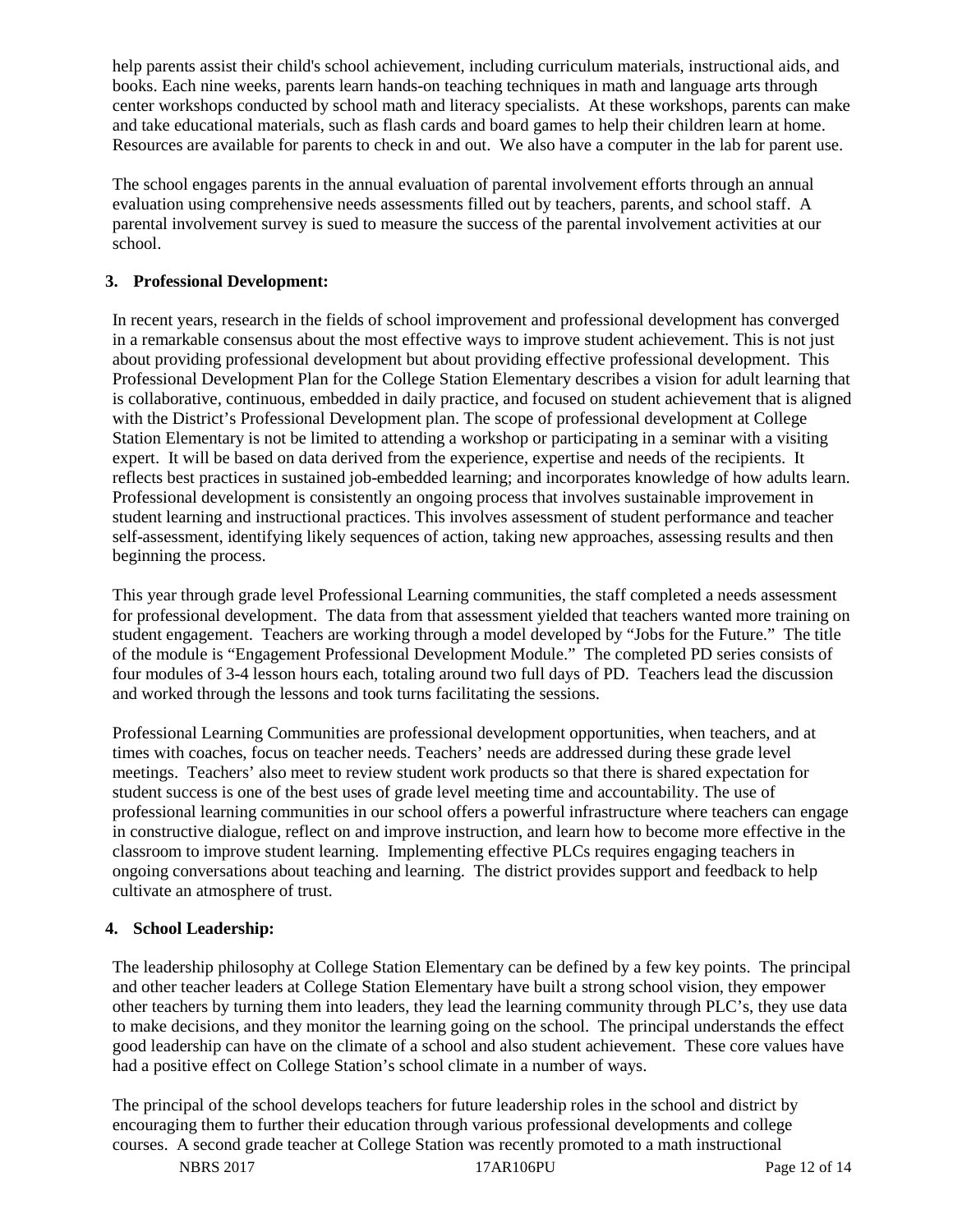facilitator at the school. Teachers are in the process of earning master's degrees, and two teachers have earned National Board Certification. This is notable due to the small size of the school, which has 11 classroom teachers. The principal is able to determine strengths in staff members and bring those strengths out in each individual. The commitment by the principal in the continuation of developing teachers by encouraging further education and promoting teachers into leadership positions has had a very positive effect on the school as a whole. This development of teachers into leaders, in turn, trickles down to the classroom, where those leadership behaviors are also often seen in our students. An example of student leadership can be seen with the school's Principal's Cabinet. These students are chosen by their peers as President, Vice-President, and committee members to organize many events that take place such as Valentine's Dances and fall festivals. They lead the school in its recycling efforts. These students meet regularly to discuss events and problem solve ways to make school a success experience for their peers.

Another key aspect to the success at College Station is PLC's (Professional Learning Communities). These groups have given teachers and the principal time to talk about what is needed from the teachers and also what the teachers need from the principal. These PLC's are a time when teachers and the principal really dissect the data from students and make sound decisions based on the data. Teachers offer input and oftentimes lead the PLC's, which helps them grow as leaders. The principal actively monitors classrooms to make sure things discussed in PLC's are carried out in the classroom.

The principal at College Station leads by setting an example and empowering teachers by including them in decision making and giving them leadership duties (heading committees, promotions, etc.) that bring about the leadership qualities in each person. With the focus of education in the early 21st century showing a demand for accountability to increase student performance and the expectation that all students must ensure that all students achieve mastery in all curriculum objectives, much of the instructional leadership has fallen on the shoulders of all staff. These examples indicate the reason College Station Elementary is considered one of the highest performing schools in the district by receiving high ratings from the Arkansas State Department of Education for several years and will continue to achieve high marks in the future.